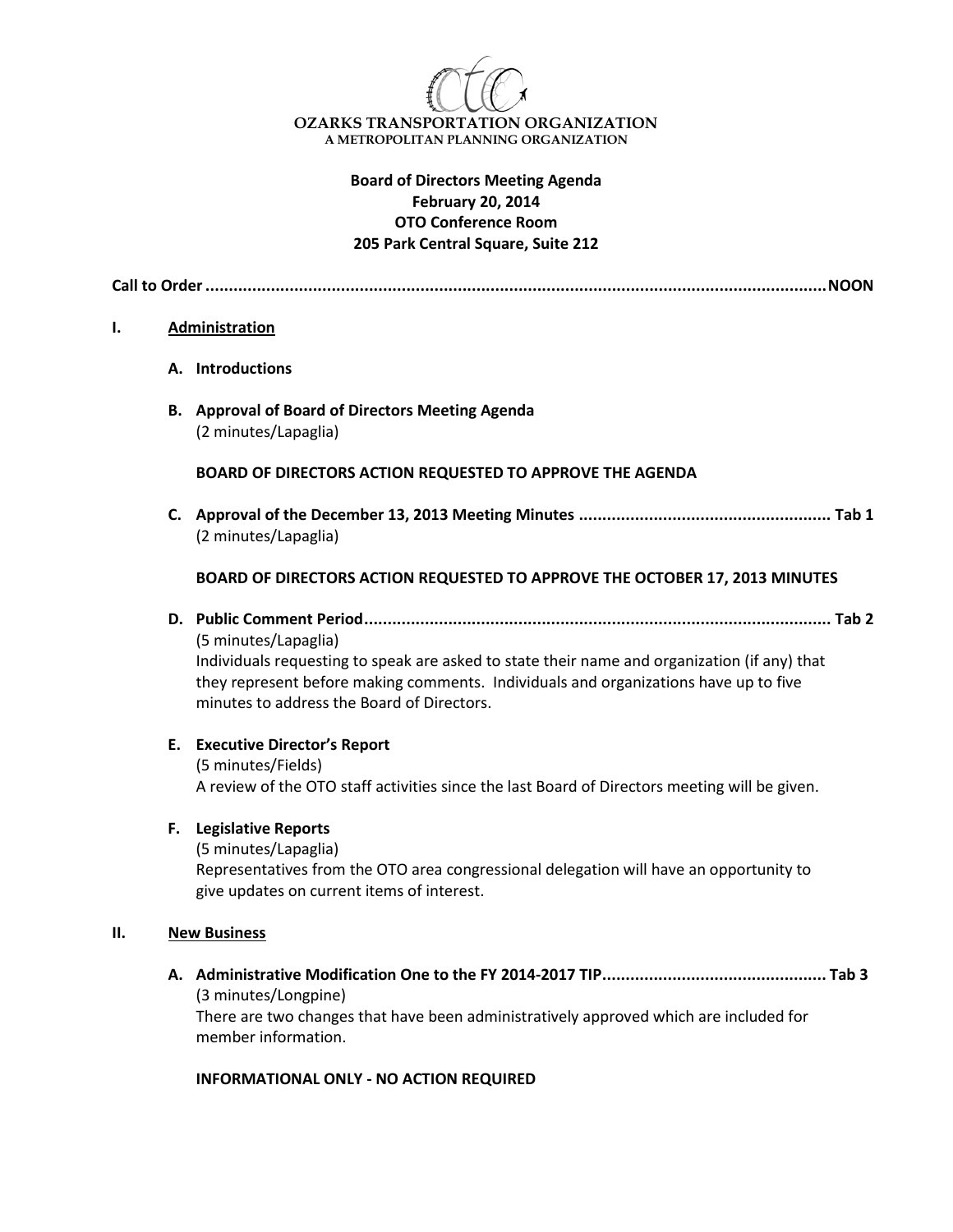**B. Amendment Number Two to the FY 2014-2017 TIP.......................................................... Tab 4**  (5 minutes/Longpine) There is one change requested which is included for member review.

### **BOARD OF DIRECTORS ACTION REQUESTED TO APPROVE TIP AMENDMENT NUMBER TWO**

**C. Title VI Program.............................................................................................................. Tab 5**  (5 minutes/Owens) Staff has prepared a Title VI program, which explains how OTO will avoid discrimination of minority, low-income, and limited English proficiency populations.

### **BOARD OF DIRECTORS ACTION REQUESTED TO APPROVE THE TITLE VI PLAN.**

**D. Transportation Demand Management Report ................................................................. Tab 6** (3 minutes/Owens) Included for member information is the first annual Transportation Demand Management (Rideshare) Report.

#### **INFORMATIONAL ONLY - NO ACTION REQUIRED**

**E. FTA 5310 Program Memorandum of Understanding ........................................................ Tab 7**  (5 minutes/Fields) A Memorandum of Understanding has been drafted to allow for OTO to designate CU and MoDOT as the Designated Recipients of FTA 5310 funds.

## **BOARD OF DIRECTORS ACTION REQUESTED TO APPROVE THE PROPOSED MEMORANDUM OF UNDERSTANDING**

**F. Financial Statements for 2nd Quarter 2013-2014 Budget Year.......................................... Tab 8** (5 minutes/Parks) OTO Operations Manager, Debbie Parks, will present the  $2<sup>nd</sup>$  quarter financial report.

## **BOARD OF DIRECTORS ACTION REQUESTED TO ACCEPT THE SECOND QUARTER FINANCIAL REPORT**

#### **G. MoDOT Funding Update**

(5 minutes/Salisbury) An update on MoDOT's current funding projections and actions taken pursuant to the new projections will be given.

### **INFORMATIONAL ONLY - NO ACTION REQUIRED**

**H. Update on the Public Involvement Process for the Ten Year Project List** (5 minutes/Fields)

Sara Fields will provide an overview of the Public Involvement Process that will be conducted from the end of February to the beginning of April.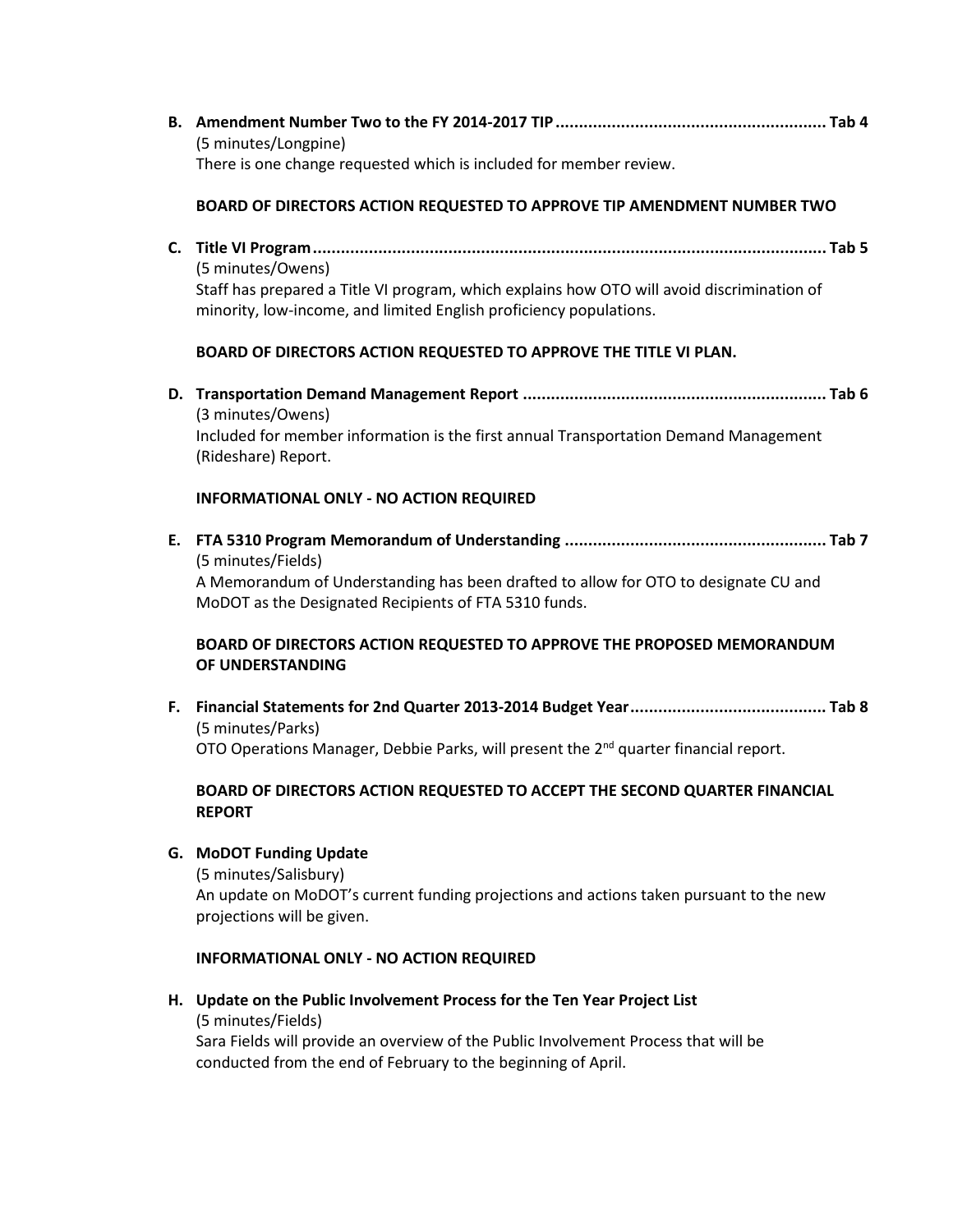**I. OTO Task Force Appointment for Ten Year Project List Development............................... Tab 9**  (5 minutes/Fields) The appointment of a task force that is inclusive of all jurisdictions and includes Transit and Airport representation is requested.

# **BOARD OF DIRECTORS ACTION REQUESTED TO APPOINT TEN YEAR PROJECT LIST DEVELOPMENT TASK FORCE**

**J. Regional Priorities for Bicycle and Pedestrian Needs...................................................... Tab 10** (5 minutes/Longpine) The Bicycle and Pedestrian Committee is recommending the adoption of a Priority List for Bicycle and Pedestrian Priorities. The proposed list is included for review.

## **BOARD OF DIRECTORS ACTION REQUESTED TO APPROVE THE REGIONAL PRIORITY LIST FOR BICYCLE AND PEDESTRIAN NEEDS**

**K. Ozark Request to Amend the Priority Projects of Regional Significance .......................... Tab 11** (10 minutes/Childers)

The City of Ozark has requested an amendment to the Priority Projects of Regional Significance project list and map to extend the project limits of Highway 14 and to add the US 65 Business Loop.

# **BOARD OF DIRECTORS ACTION REQUESTED TO APPROVE THE REQUESTED AMENDMENT**

**L. Republic Request to Amend the Priority Projects of Regional Significance ...................... Tab 12** (10 minutes/Noggle)

The City of Republic has requested an amendment to the Priority Projects of Regional Significance project list and map to add Route MM from I-44 to US 60.

# **BOARD OF DIRECTORS ACTION REQUESTED TO APPROVE THE REQUESTED AMENDMENT**

# **III. Other Business**

- **A. Board of Directors Member Announcements** (5 minutes/Board of Directors Members) Members are encouraged to announce transportation events being scheduled that may be of interest to OTO Board of Directors members.
- **B. Transportation Issues For Board of Directors Member Review**  (5 minutes/Board of Directors Members) Members are encouraged to raise transportation issues or concerns that they have for future agenda items or later in-depth discussion by the OTO Board of Directors.
- **C. Articles for Board of Directors Member Information ...................................................... Tab 13**  (Articles attached)
- **IV. Adjourn.** A motion is requested to adjourn the meeting. Targeted for **1:30 P.M.** The next Board of Directors regular meeting is scheduled for Thursday, April 17, 2014 at 12:00 P.M. in OTO Offices at 205 Park Central East, Suite 212.